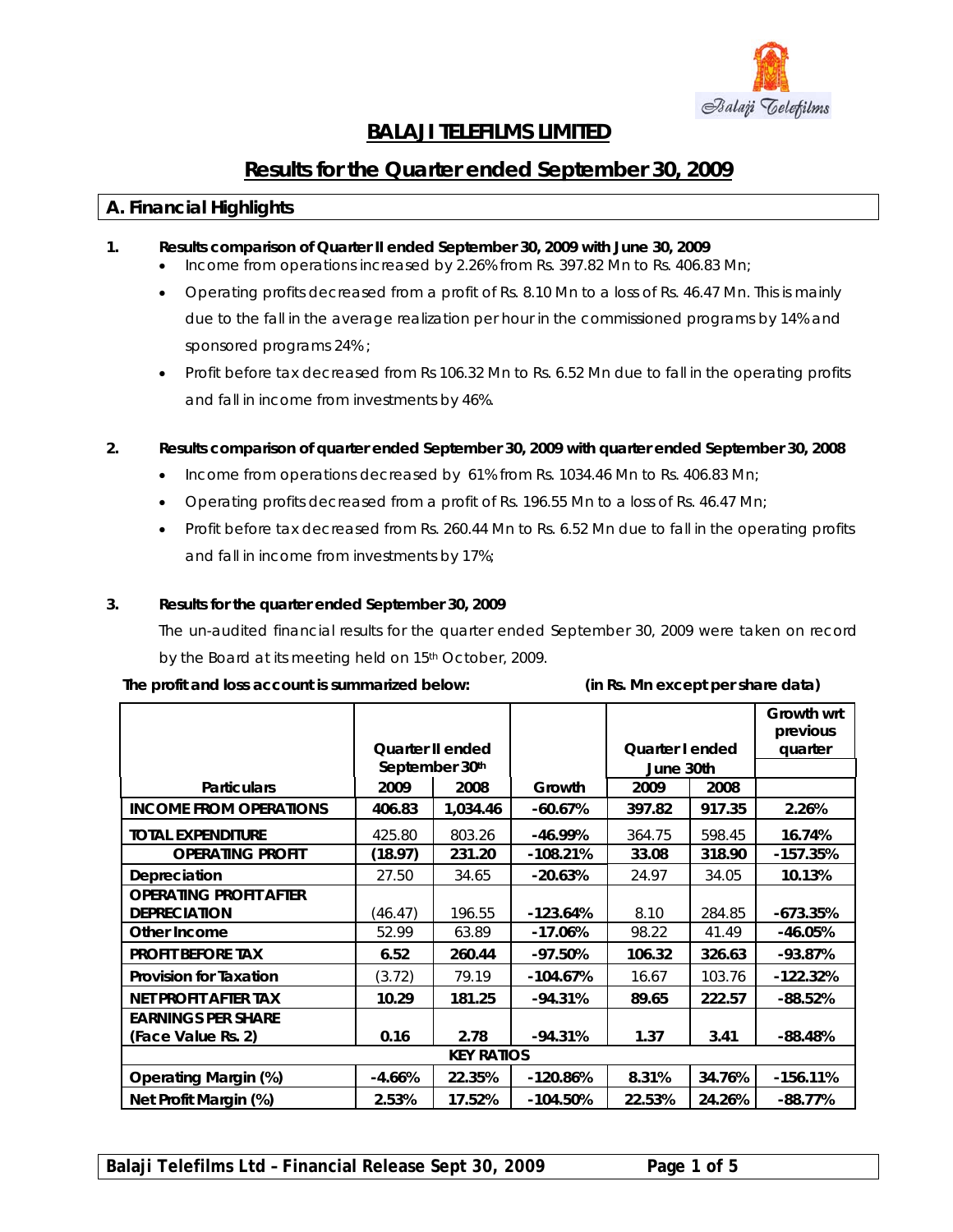

## **B. Operational highlights**

- Realization per hour from Commissioned programming reduced from Rs. 1.9 Mn in the previous quarter to Rs. 1.6 Mn;
- Realization per hour from Sponsored programming reduced from Rs. 0.47 Mn in the previous quarter to Rs. 0.36 Mn;
- Hours of Commissioned programs increased by 20% to 209 hours in Q2 from 174 hours in Q1,
- Hours of Sponsored programs increased by 41% to 185 hours in Q2 from 132 hours in Q1;
- Launched one new show during the quarter on Colors named "Bairi Piya" ;
- Launched one new show on Surya TV (Malayalam Language) named "Kadhaparayum Kaavyaanjali".



## **AVERAGE TRPs OF BALAJI SERIALS IN THE COMMISSIONED CATEGORY:**

(Source: TAM Ratings for the last 8 weeks ended Oct 2, 2009, MF 4+ (C&S))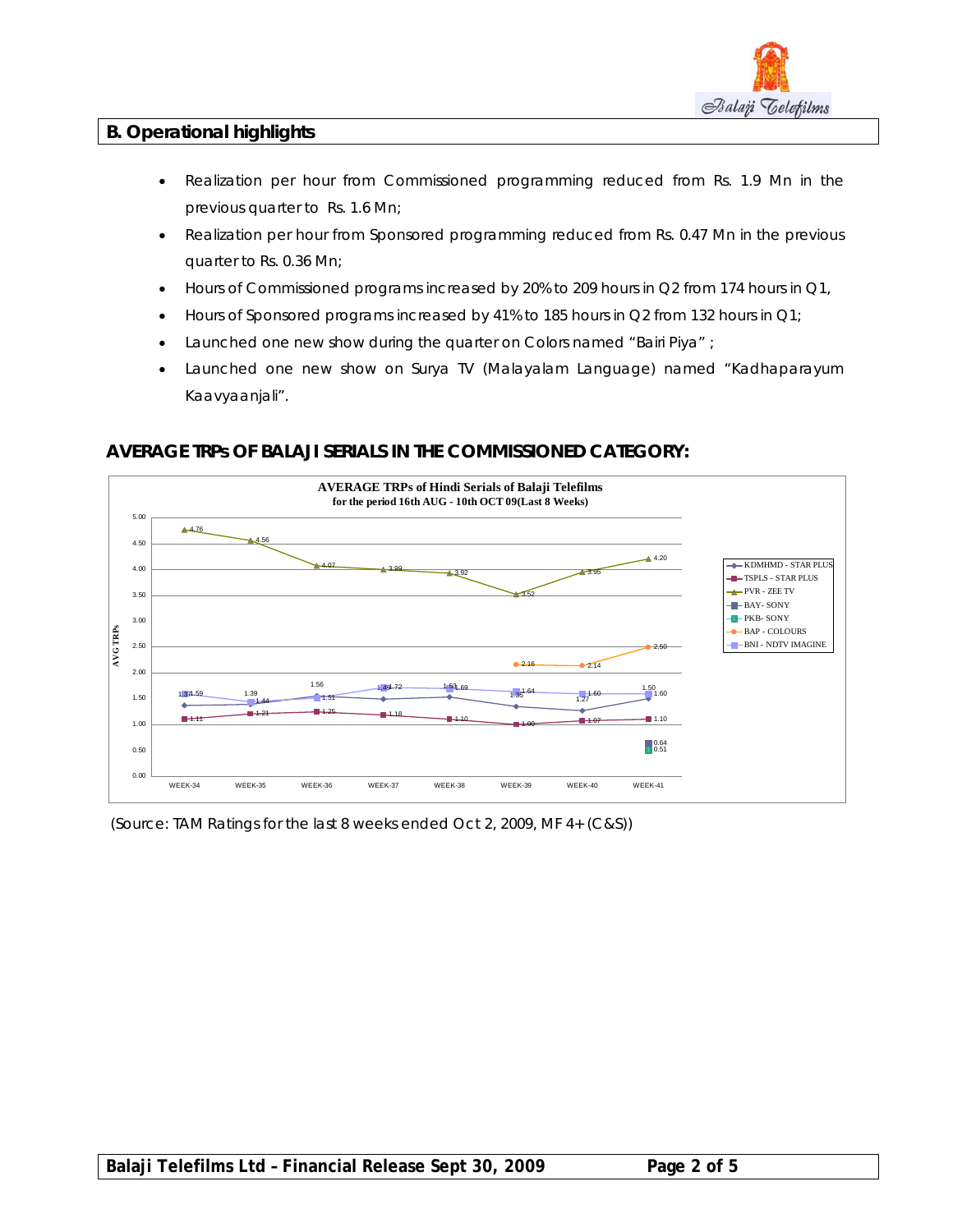

**Management discussion and analysis on Un-audited Financial Results of the Company for the Half-year ended September 30, 2009**

#### **1. Revenues**

The Company recorded income from operations in the quarter of Rs. 406.83 Mn as compared to Rs. 397.82 Mn for the quarter ended 30 June, 2009. Revenue contribution from Commissioned programming was Rs. 338.68 Mn against Rs. 331.76 Mn for quarter ended June 30 2009, while that of Sponsored programming was Rs. 67.47 Mn as against Rs. 65.40 Mn in the same period. The share of commissioned programming in the revenues during the quarter was 83.39% while that of sponsored programming was 16.61%.

The revenue-wise distribution between commissioned and sponsored programming during the quarters ended September 30, 2009, June 30, 2009 and September 30, 2008, is as follows:

|              |          |          | Revenue for Q Ending (Rs. Mn.) | Percentage |         |         |  |
|--------------|----------|----------|--------------------------------|------------|---------|---------|--|
| Show Type    | $Sep-09$ | $Sen-08$ | Mar 09                         | Sep-09     | Sep-08  | Mar 09  |  |
| Commissioned | 338.68   | 969.47   | 424.99                         | 83.39%     | 93.82%  | 86.0%   |  |
| Sponsored    | 67.47    | 63.81    | 69.20                          | 16.61%     | 6.18%   | 14.0%   |  |
| Total        | 406.15   | 1033.28  | 494.19                         | 100.00%    | 100.00% | 100.00% |  |

#### **2. Programming Mix**

Commissioned & Sponsored Programs

The hour-wise programming distribution during the quarters ended September 30, 2009, March 31, 2009 and September 30, 2008 is as follows:

|              | Hours for Q Ending |          |        | Percentage |          |        |  |
|--------------|--------------------|----------|--------|------------|----------|--------|--|
| Show Type    | $Sep-09$           | $Sen-08$ | Mar-09 | $Sep-09$   | $Sep-08$ | Mar-09 |  |
| Commissioned | 208.50             | 300.5    | 193.50 | 53%        | 73.9%    | 51.1%  |  |
| Sponsored    | 185.00             | 106.0    | 185.50 | 47%        | 26.1%    | 48.9%  |  |
| Total        | 393.50             | 406.5    | 379.00 | 100%       | 100%     | 100%   |  |

#### **3. Other Income**

The Other Income during the quarter was Rs. 52.99 Mn against Rs. 98.22 Mn in the previous quarter.

#### **4. Gross Block**

The Company's net block is at Rs. 855.29 Mn as on September 30, 2009, during the quarter the company capitalized the land by Rs.479.5 Mn, it had purchased in Mira Road vide conveyance deed dtd.10<sup>th</sup> June 2009. The capital work in progress is Rs. 33.93 Mn as on September 30, 2009.

#### **5. Investments**

As on September 30, 2009, the Company's total investments were at Rs. 2,348.33 Mn including Rs. 300 Mn invested in a wholly owned subsidiary – Balaji Motion Pictures Ltd. Out of the above, Rs. 2,048.33 Mn was invested in units of mutual funds as compared to Rs. 2,198.9 Mn as on September 30, 2008 and Rs. 2,280.9 Mn. as on June 30, 2009

**Balaji Telefilms Ltd – Financial Release Sept 30, 2009 Page 3 of 5**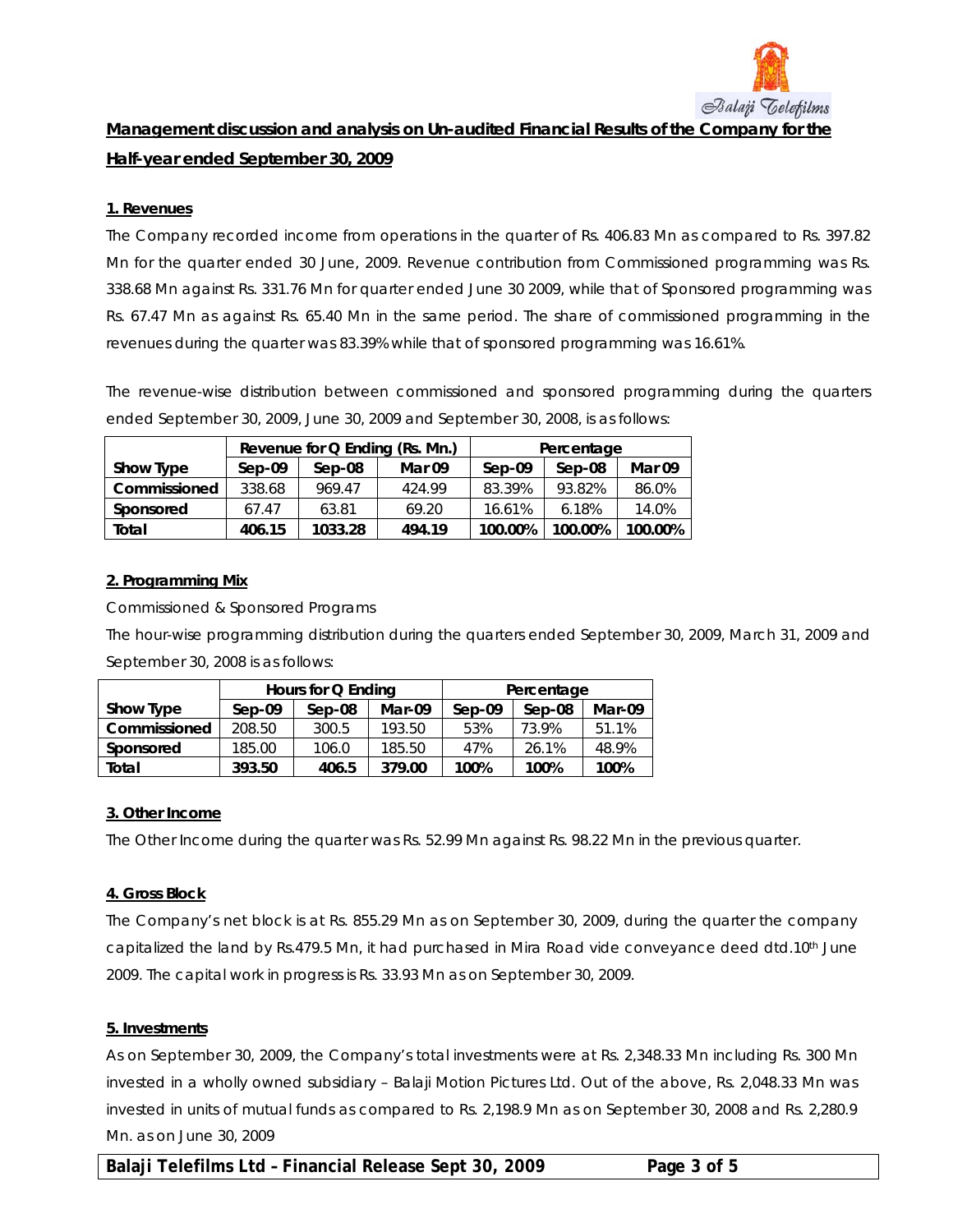

### **6. Debtors**

The Company's debtors (in days of income) are at 97 days as on September 30, 2009 as compared to 90 days as on June 30, 2009.

### **7. Loans and advances**

Loans and advances have increased from Rs 297.3 Mn to Rs 500.21 Mn as on September 30, 2009 as compared to the previous quarter. The Company's principal loans and advances comprised lease deposits for offices / studios, advances to subsidiaries / Balaji Employees Foundation.

#### **8. Change in Programming during the quarter**

The following serials were launched during the quarter:

| Serial                       | Channel  | Frequency | <b>Telecast Time</b>  |
|------------------------------|----------|-----------|-----------------------|
| Bairi Piya                   | Colors   | 5 days    | 8.30 pm to 9.00<br>pm |
| Kadhaparayum<br>Kaavyaanjali | Surya TV | 5 days    | 6.30 pm to 7.00<br>рm |

One serial, Kitani Mohabbat Hai on NDTV Imagine, was taken off air during the quarter. The last show was aired on 25<sup>th</sup> September 2009. One serial, Koi Aane Ko Hai on Colors was taken off air on 3<sup>rd</sup> October 2009. Further, two new serials were launched on Sony on the  $6<sup>th</sup>$  October and 7<sup>th</sup> October 2009, namely, Bayttaab - Dil Kee Tamana Hain and Pyaar Ka Bandhan respectively.

#### **9. Serials on air**

As on September 30, 2009, the following 11 serials of the Company were on air on various channels.

|                                                                                                                         |                  |                               |             | Top TRPs on<br>the same |                    |  |  |
|-------------------------------------------------------------------------------------------------------------------------|------------------|-------------------------------|-------------|-------------------------|--------------------|--|--|
| Serial                                                                                                                  | Channel          | Frequency                     | <b>TRPs</b> | channel                 | <b>Time Slots</b>  |  |  |
| <b>Sponsored Serials (</b><br>Shows)                                                                                    |                  |                               |             |                         |                    |  |  |
| Brahmamudi                                                                                                              | Gemini TV        | 5 Days                        | 4.6         | 10 <sup>°</sup>         | 7:30pm - 8:00 pm   |  |  |
| Kalyani                                                                                                                 | <b>Gemini TV</b> | 5 Days                        | 1.1         | 10                      | 10:30pm - 11:00pm  |  |  |
| Kadambari                                                                                                               | Udaya TV         | 5 Days                        | 3.7         | 6                       | 6:00pm - 6:30pm    |  |  |
| Kasthuri                                                                                                                | Sun TV           | 5 Days                        | 11.9        | 20                      | 6:30pm - 7:00pm    |  |  |
| Kanmaneeya                                                                                                              | Sun TV           | 5 Days                        | 4.7         | 8                       | 11:30am - 12:00pm  |  |  |
| Kadhaparayum Kaaviyanjali                                                                                               | Surya TV         | 5 Days                        | 3.8         | 5                       | $6:30$ pm - 7:00pm |  |  |
|                                                                                                                         |                  | <b>Commissioned Serials (</b> | Shows)      |                         |                    |  |  |
| Kis Desh Mein Hai Meraa Dil                                                                                             | <b>Star Plus</b> | 5 Days                        | 1.5         | $*1.9$                  | 2:30pm - 3:00pm    |  |  |
| Tujh Sangh Preet Lagayi                                                                                                 | <b>Star Plus</b> | 5 Days                        | 1.1         | $*1.9$                  | 1:00pm - 1:30pm    |  |  |
| Sajna                                                                                                                   |                  |                               |             |                         |                    |  |  |
| Pavitra Rishta                                                                                                          | Zee TV           | 5 Days                        | 4.2         | 4.3                     | 9:00pm - 9:30pm    |  |  |
| Bandini                                                                                                                 | <b>NDTV</b>      | 5 Days                        | 1.6         | 1.7                     | 10:00pm - 10:30pm  |  |  |
|                                                                                                                         | Imagine          |                               |             |                         |                    |  |  |
| Beyttaab Dil Kee Tamana                                                                                                 | Sony             | 3 Days                        | 0.6         | 0.6                     | 10:00pm - 10:30pm  |  |  |
| Hain                                                                                                                    |                  |                               |             |                         |                    |  |  |
| <b>BAIRI PIYA</b>                                                                                                       | Colors           | 5 Days                        | 2.5         | 5.2                     | 8:00pm - 8:30pm    |  |  |
| Pyaar Ka Bandhan                                                                                                        | Sony             | 5 Days                        | 0.5         | 0.6                     | 10.30pm-11.00pm    |  |  |
| (Source - TAM Ratings for the week ended October 10, 2009, Category MF4+ All India, *Afternoon ratings, Weekend ratings |                  |                               |             |                         |                    |  |  |

*(Source - TAM Ratings for the week ended October 10, 2009, Category MF4+ All India. \*Afternoon ratings. Weekend ratings not included.)*

Balaji Telefilms Ltd - Financial Release Sept 30, 2009 Page 4 of 5